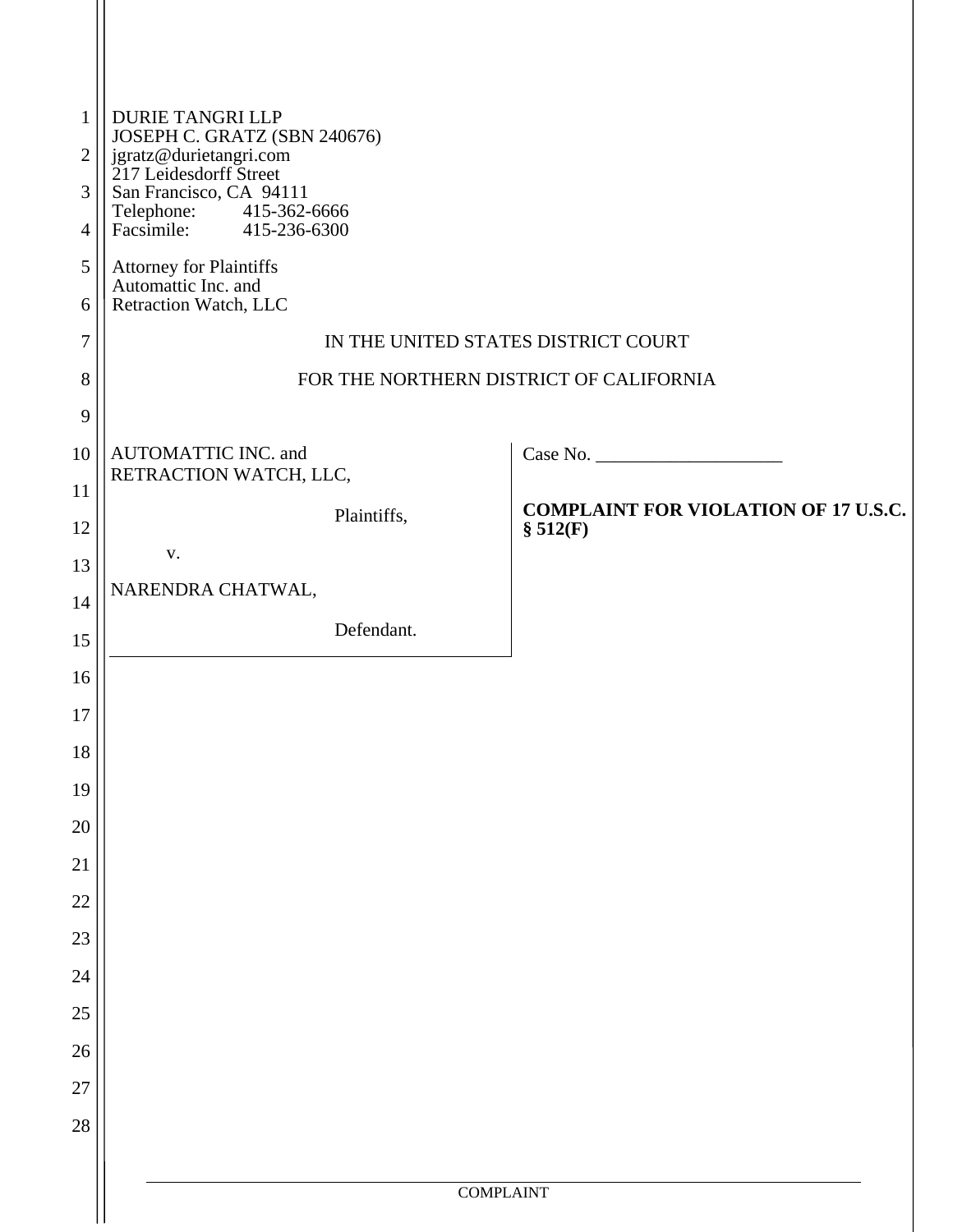Plaintiffs AUTOMATTIC INC. a Delaware corporation and RETRACTION WATCH, LLC, a New York limited liability company, by and through their attorneys of record hereby state as follows:

## **I. INTRODUCTION**

1. This is a case about the misuse of the copyright law in an attempt to suppress truthful reporting on public health issues. Plaintiff Retraction Watch, LLC ("Retraction Watch") authored a number of blog posts, which were made available through the WordPress.com blog hosting service offered by Plaintiff Automattic Inc. ("WordPress.com"). Defendant falsely claimed to be the copyright owner in a number of those blog posts in order to cause WordPress.com to disable access to those posts. Defendant made knowing material misrepresentations in the notice of claimed infringement he submitted to WordPress.com, and Defendant must be held responsible for the harm that his misrepresentations caused.

#### **II. NATURE OF THE ACTION**

2. This is an action for violation of 17 U.S.C. § 512(f), which provides for a cause of action against one who knowingly materially misrepresents that material or activity is infringing.

#### **III. PARTIES**

3. Automattic Inc. is a corporation organized under the laws of the State of Delaware with its principal place of business at Automattic Inc., 132 Hawthorne St., San Francisco, California 94107. Automattic does business in the Northern District of California.

4. Retraction Watch, LLC is a limited liability company organized under the laws of the State of New York with its principal place of business at 560 W. 43rd St. #20E, New York, NY 10036.

5. On information and belief, Defendant Narendra Chatwal is an individual residing in the city of Noida, state of Uttar Pradesh, India. In his communications with Plaintiff Automattic, Defendant Chatwal gave the address of Plot No 15 & 16, Express Trade Tower, Archana Complex, Noida, Uttar Pradesh, India 201302.

### **IV. JURISDICTION AND VENUE**

6. Plaintiffs' claims arise under the Copyright Act (17 U.S.C. §§ 101 et seq.), and this Court has jurisdiction over those claims pursuant to 28 U.S.C. §§ 1331 and 1338.

 1 COMPLAINT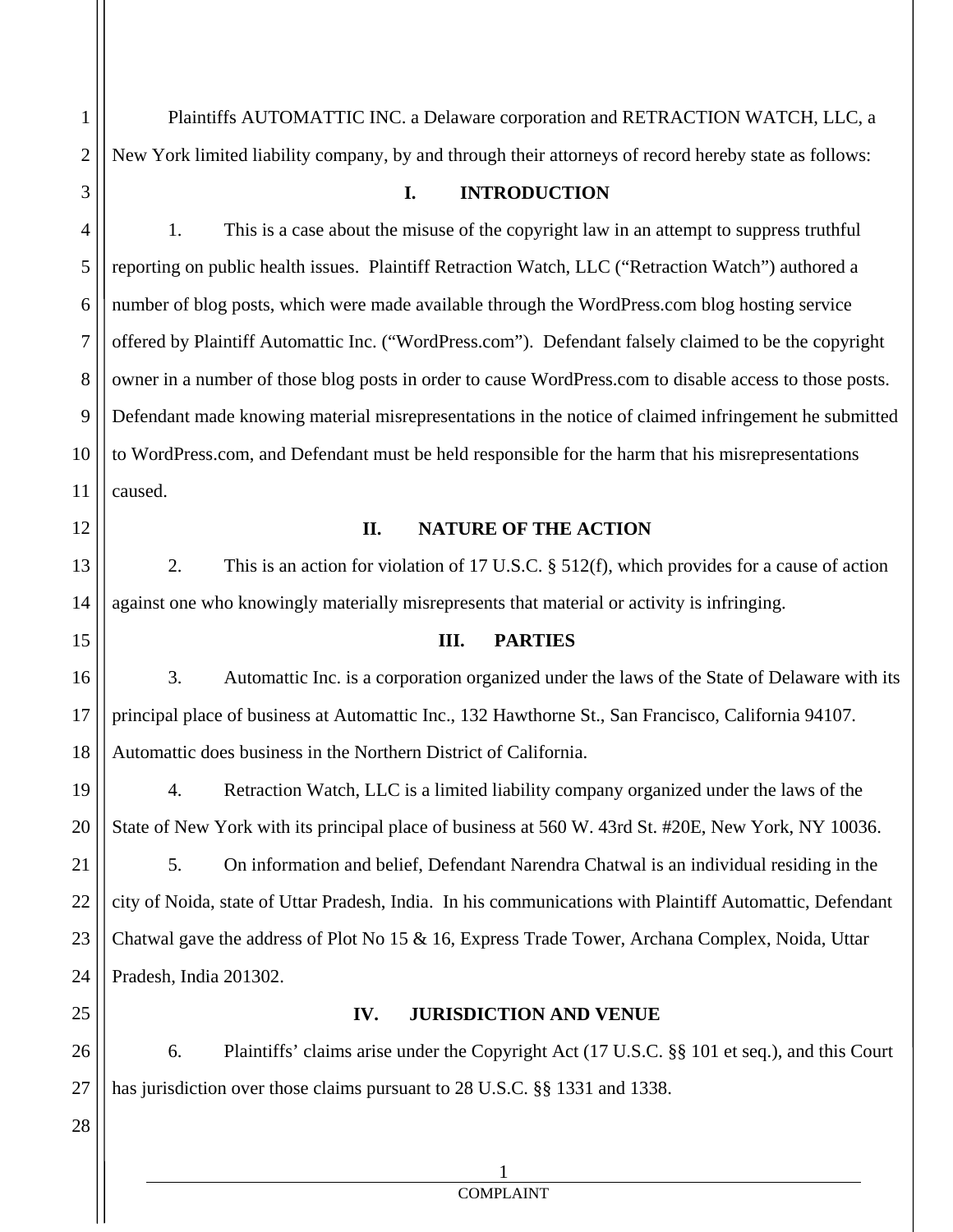| $\mathbf{1}$   | 7.                       | Defendant has sufficient contacts with this district generally and, in particular, with the                 |
|----------------|--------------------------|-------------------------------------------------------------------------------------------------------------|
| $\overline{2}$ |                          | events herein alleged, that he is subject to the exercise of jurisdiction of this Court. For example, as    |
| 3              |                          | discussed elsewhere herein, Defendant purposefully sent the communication that is the subject of this       |
| 4              |                          | Action to Plaintiff Automattic Inc., which resides in this District.                                        |
| 5              | 8.                       | Venue is proper in this district under 28 U.S.C. § 1391.                                                    |
| 6              |                          | V.<br><b>INTRADISTRICT ASSIGNMENT</b>                                                                       |
| 7              | 9.                       | This is an Intellectual Property Action to be assigned on a district-wide basis pursuant to                 |
| 8              | Civil Local Rule 3-2(c). |                                                                                                             |
| 9              |                          | VI.<br><b>FACTUAL BACKGROUND</b>                                                                            |
| 10             | A.                       | <b>The Retraction Watch Blog</b>                                                                            |
| 11             | 10.                      | Plaintiff Retraction Watch is a blog hosted on the WordPress.com publishing platform.                       |
| 12             | 11.                      | Retraction Watch features news regarding retractions and other corrections to papers                        |
| 13             |                          | published in scientific and medical journals.                                                               |
| 14             | 12.                      | Wired Magazine named Retraction Watch among its 101 "best reporters, writers, and                           |
| 15             |                          | thinkers on the Internet-the people who understand what's happening."                                       |
| 16             | 13.                      | Columbia Journalism Review's Craig Silverman called Retraction Watch "required                              |
| 17             |                          | reading for anyone interested in scientific journalism or the issue of accuracy."                           |
| 18             | 14.                      | Retraction Watch is run by Ivan Oransky and Adam Marcus, both experienced and                               |
| 19             |                          | respected science journalists.                                                                              |
| 20             | 15.                      | Separately from his position as co-founder of Retraction Watch, Ivan Oransky is Vice                        |
| 21             |                          | President and Global Editorial Director of MedPage Today, and has taught medical reporting at New           |
| 22             |                          | York University since 2002. Previously, he was executive editor of Reuters Health and managing editor,      |
| 23             |                          | online, at Scientific American. From 2002 to 2008, he was at The Scientist, first as web editorial director |
| 24             |                          | and then as deputy editor. Under his leadership, the editorial team of The Scientist won numerous           |
| 25             |                          | awards, including the 2008 American Society of Business Publication Editors' Magazine of the Year and       |
| 26             |                          | Gold Eddie Awards for science magazines from FOLIO in consecutive years. He has also served as              |
| 27             |                          | founding editor in chief of Praxis Post, an online magazine of medicine and culture which was a finalist    |
| 28             |                          | for the 2001 Online News Association Award for General Excellence in its first year of publication.         |
|                |                          | $\overline{2}$                                                                                              |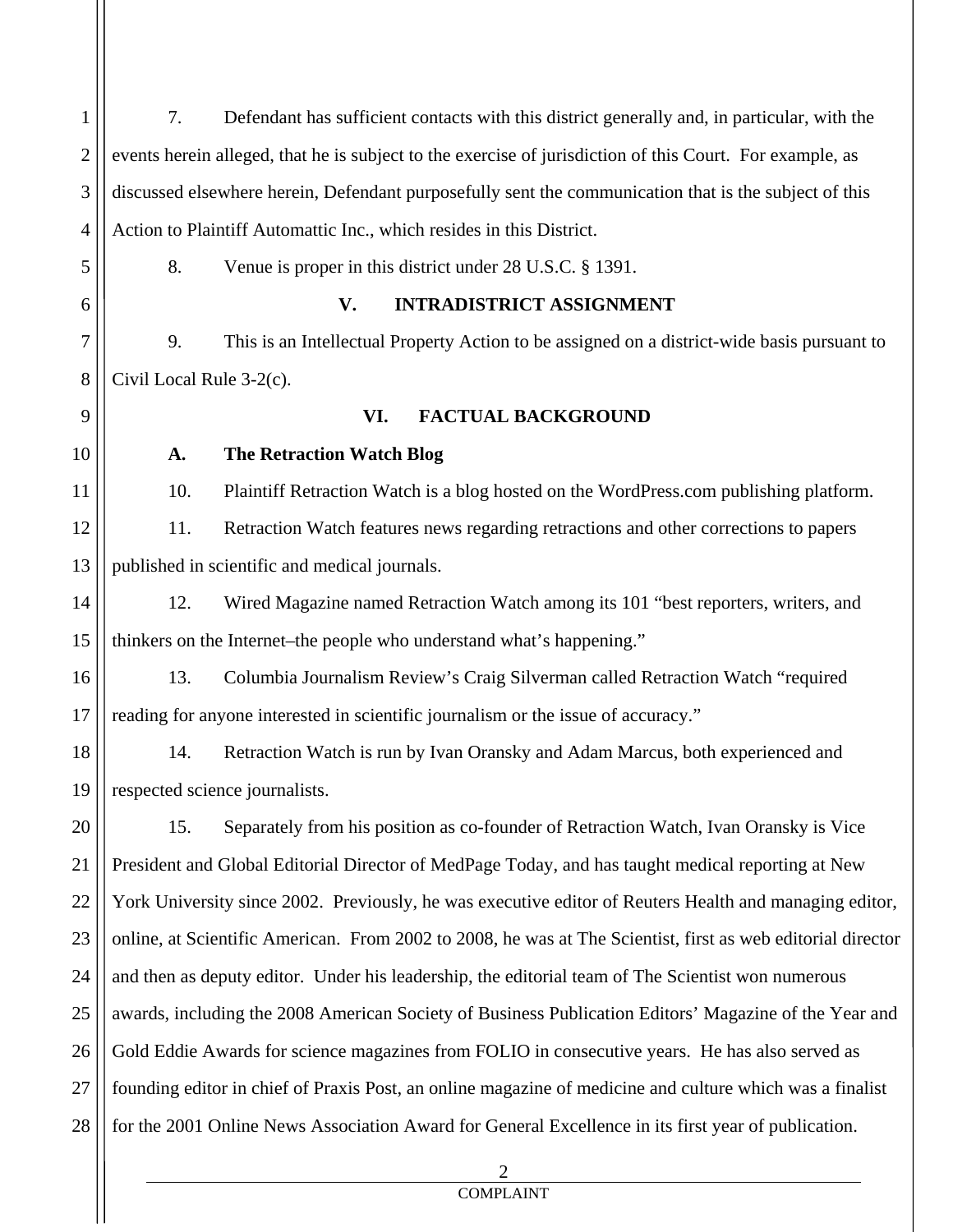1 2 3 4 5 6 7 Oransky is the author or co-author of four books, including *The Common Symptom Answer Guide* (McGraw-Hill, 2004), and has written for numerous publications including the Boston Globe, The Lancet, The New Republic, and the Wall Street Journal Online. He received his BA at Harvard and his MD from NYU, and completed an internship at Yale. During medical school, he was co-editor-in-chief of the student section of the Journal of the American Medical Association. He has served on the board of directors of the Association of Health Care Journalists since 2002, as AHCJ treasurer from 2009 until 2013, and as vice president since 2013.

8 9 10 16. Adam Marcus is the managing editor of Anesthesiology News, a monthly magazine for anesthesiologists. His freelance articles have appeared in Science, The Economist, The Christian Science Monitor, The Scientist, Sciam.com, and many other publications and web sites.

11 12 17. Retraction Watch performs an important role in scientific and medical journalism: highlighting and tracking situations where published results may not be everything they seem.

13 14 15 18. Some retractions are caused by honest mistakes; others by intentional fraud; and many by something in between. Retraction Watch covers these stories to inform scientists, doctors, and members of the public about developments that occur long after a journal article makes its initial splash.

16

20

### **B. Automattic Inc. and Its WordPress.com Service**

17 18 19 19. Automattic Inc. is a distributed company with a work space in San Francisco, California. Automattic operates WordPress.com, a web publishing platform for blogs and websites that is powered by the open source WordPress software.

20. WordPress.com is the host of the Retraction Watch blog.

21 22 21. WordPress.com is dedicated to protecting its users' ability to express themselves freely through their WordPress.com blogs and websites, within the constraints of the law.

23 24 22. There are more than 33 million WordPress.com blogs, and the WordPress.com network of sites receives about 14 billion page views each month.

25 26 27 23. WordPress.com is used by news organizations like Time, Inc., CNN, The New York Post and Atlantic Media; leading companies like UPS, the National Football League, and Samsung; and wellknown blogs like GigaOm, TechCrunch, All Things D, and PandoDaily.

28

# 3

#### COMPLAINT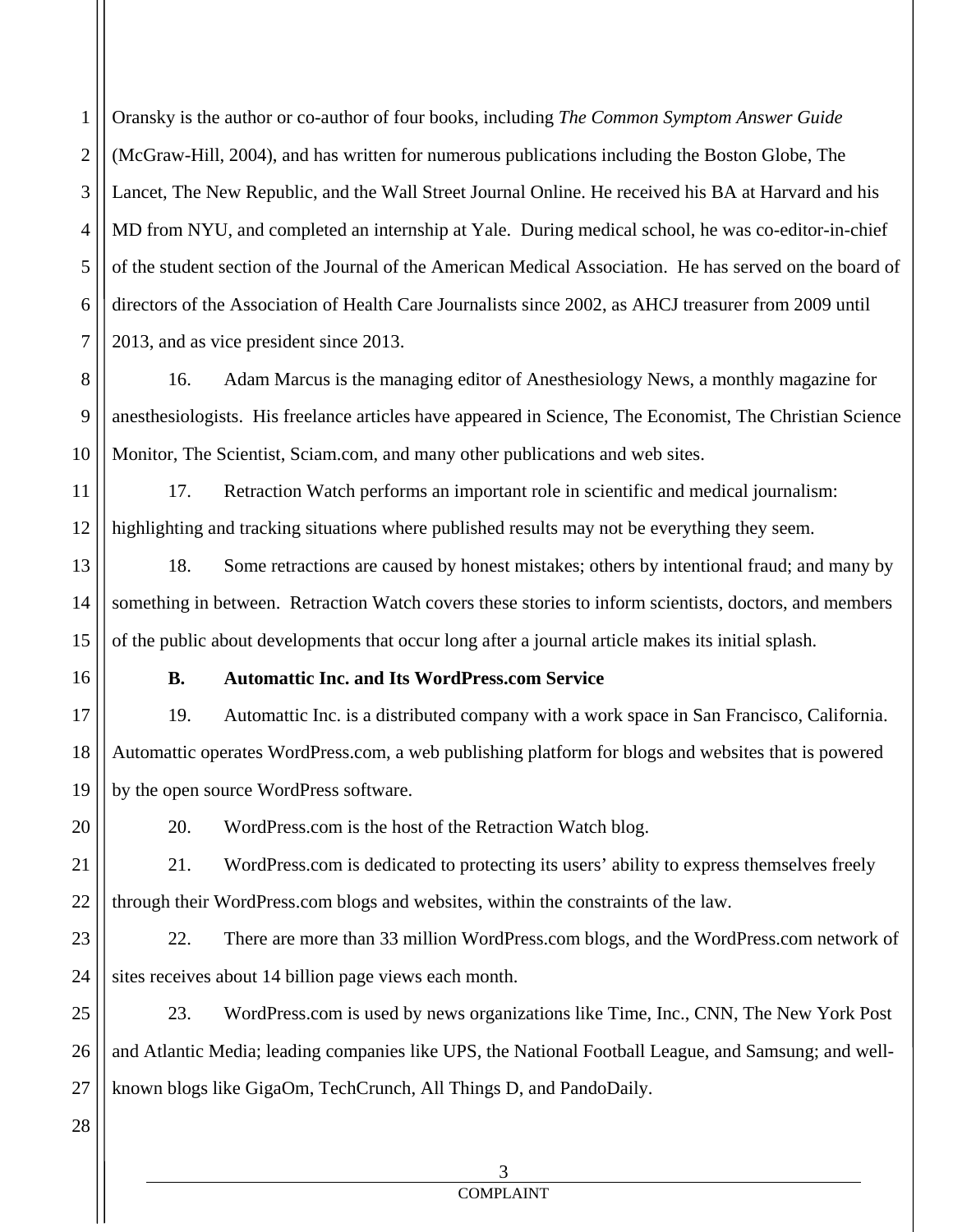| 1              | C.<br><b>Defendant's Misrepresentations</b>                                                                                                                                                                                                           |  |  |
|----------------|-------------------------------------------------------------------------------------------------------------------------------------------------------------------------------------------------------------------------------------------------------|--|--|
| $\overline{2}$ | 24.<br>On October 5, 2012, Oransky published a post on Retraction Watch (the "October 5                                                                                                                                                               |  |  |
| 3              | Post"). The URL for the post is available at http://retractionwatch.wordpress.com/2012/10/05/another-                                                                                                                                                 |  |  |
| 4              | retraction-for-anil-potti-with-an-inscrutable-notice/.                                                                                                                                                                                                |  |  |
| 5              | 25.<br>Oransky authored the October 5 Post for Retraction Watch.                                                                                                                                                                                      |  |  |
| 6              | 26.<br>That post began as follows:                                                                                                                                                                                                                    |  |  |
| 7              | <b>Retraction Watch</b><br>Tracking retractions as a window in                                                                                                                                                                                        |  |  |
| 8              | process                                                                                                                                                                                                                                               |  |  |
| 9              | Another retraction for Anil Potti, with an inscrutable notice<br><b>Pages</b><br>with 4 comments<br>About Adam                                                                                                                                        |  |  |
| 10             | About Ivan Or<br>We've seen a lot of retraction notices for work by Anil Potti $-10$ , to be precise, along                                                                                                                                           |  |  |
| 11             | <b>CHEST</b><br><b>The Retractio</b><br>with 7 corrections and one partial retraction notice. As notices go, they tend to be<br>including com<br>pretty complete. So when we saw one in CHEST for this 2008 abstract, we were<br><b>The Retractio</b> |  |  |
| 12             | expecting something similar.<br><b>The Retractio</b><br>Instead, we were confused.<br><b>Transparency</b>                                                                                                                                             |  |  |
| 13             | <b>Upcoming Ret</b><br>Here's the notice:<br>Watch appear                                                                                                                                                                                             |  |  |
| 14             | What people<br>We would like to withdraw our abstract "Upregulated Oncogenic Pathways in                                                                                                                                                              |  |  |
| 15             | 27.<br>The October 5 Post was one of a number of posts on Retraction Watch about a particular                                                                                                                                                         |  |  |
| 16             | researcher (the "Subject") whose papers had been the subject of a number of retractions and other                                                                                                                                                     |  |  |
| 17             | notices.                                                                                                                                                                                                                                              |  |  |
| 18             | 28.<br>The Retraction Watch posts about the Subject, including the October 5 Post, were in                                                                                                                                                            |  |  |
| 19             | compliance with United States law in all respects.                                                                                                                                                                                                    |  |  |
| 20             | 29.<br>On information and belief, Defendant disagreed with the viewpoint expressed in the                                                                                                                                                             |  |  |
| 21             | Retraction Watch posts about the Subject.                                                                                                                                                                                                             |  |  |
| 22             | 30.<br>On information and belief, Defendant desired that the Retraction Watch posts about the                                                                                                                                                         |  |  |
| 23             | Subject be less accessible and receive less attention.                                                                                                                                                                                                |  |  |
| 24             | 31.<br>On information and belief, in or around February 2013, Defendant devised a scheme for                                                                                                                                                          |  |  |
| 25             | suppressing the posts with which he disagreed.                                                                                                                                                                                                        |  |  |
| 26             |                                                                                                                                                                                                                                                       |  |  |
| 27             |                                                                                                                                                                                                                                                       |  |  |
| 28             |                                                                                                                                                                                                                                                       |  |  |
|                | 4                                                                                                                                                                                                                                                     |  |  |
|                | <b>COMPLAINT</b>                                                                                                                                                                                                                                      |  |  |
|                |                                                                                                                                                                                                                                                       |  |  |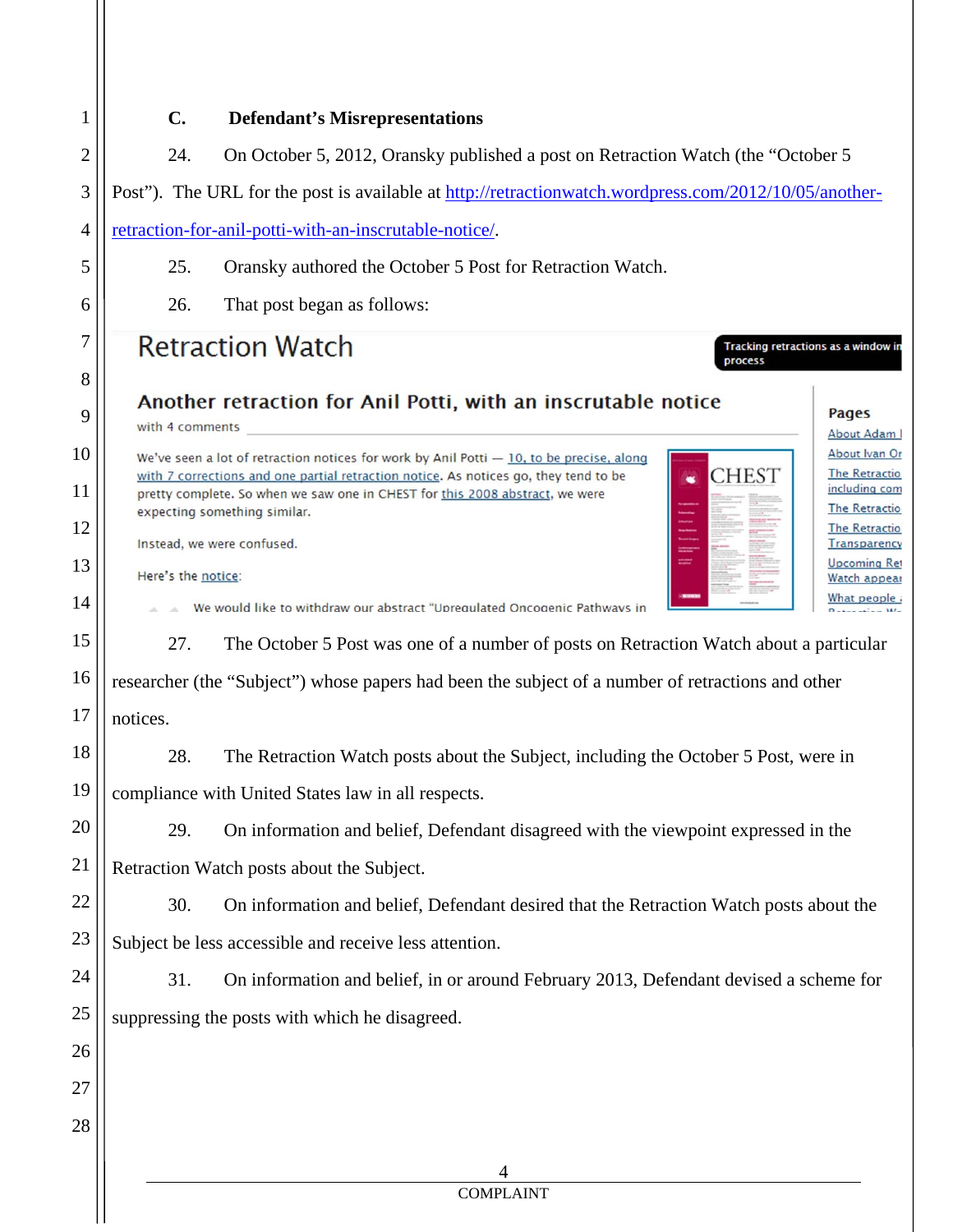32. In or around February, 2013, Defendant copied ten of the Retraction Watch posts about the Subject, including the October 5 post, and published them on his own web site, at the domain name NewsBulet.in.

1

2

3

4

33. As an example, Defendant's copy of the October 5 Post appeared as follows:

| 5<br>6 | Co<br><b>NEWS BULLET</b>                                                                                                                                                                                                      |
|--------|-------------------------------------------------------------------------------------------------------------------------------------------------------------------------------------------------------------------------------|
| 7      |                                                                                                                                                                                                                               |
| 8      | <b>CONTACTS US</b><br><b>NEWS</b><br>HOME                                                                                                                                                                                     |
| 9      |                                                                                                                                                                                                                               |
| 10     |                                                                                                                                                                                                                               |
| 11     |                                                                                                                                                                                                                               |
| 12     |                                                                                                                                                                                                                               |
| 13     |                                                                                                                                                                                                                               |
| 14     | <b>MEDICAL NEWS</b>                                                                                                                                                                                                           |
| 15     | . Another retraction for Anil Potti, with an inscrutable notice                                                                                                                                                               |
| 16     | We've seen a lot of retraction notices for work by Anil Potti - 10, to be precise, along with 7 corrections and<br>one partial retraction notice. As notices go, they tend to be pretty complete. So when we saw one in CHEST |
| 17     | for this 2008 abstract, we were expecting something similar.                                                                                                                                                                  |
| 18     | Read more                                                                                                                                                                                                                     |
| 19     | 34.<br>At no time did Defendant or any entity associated with Defendant own any copyright in                                                                                                                                  |
| 20     | the Retraction Watch posts about the Subject.                                                                                                                                                                                 |
| 21     | 35.<br>On information and belief, Defendant chose the domain name "NewsBulet.in," with one                                                                                                                                    |
| 22     | letter "L," to cause confusion and make it appear that he was affiliated with ABP News, a legitimate                                                                                                                          |
| 23     | news site in India, whose domain name is "NewsBullet.in," with two letter "L"s.                                                                                                                                               |
| 24     | On information and belief, Defendant is not and has never been affiliated with ABP News.<br>36.                                                                                                                               |
| 25     | 37.<br>The NewsBulet.in website included a copyright notice stating "Copyright © 2008-2013                                                                                                                                    |
| 26     | NEWS BULLET Inc. All Rights Reserved."                                                                                                                                                                                        |
| 27     | 38.<br>In fact, on information and belief, the NewsBulet.in website was created on or about                                                                                                                                   |
| 28     | October 3, 2012.                                                                                                                                                                                                              |
|        | 5                                                                                                                                                                                                                             |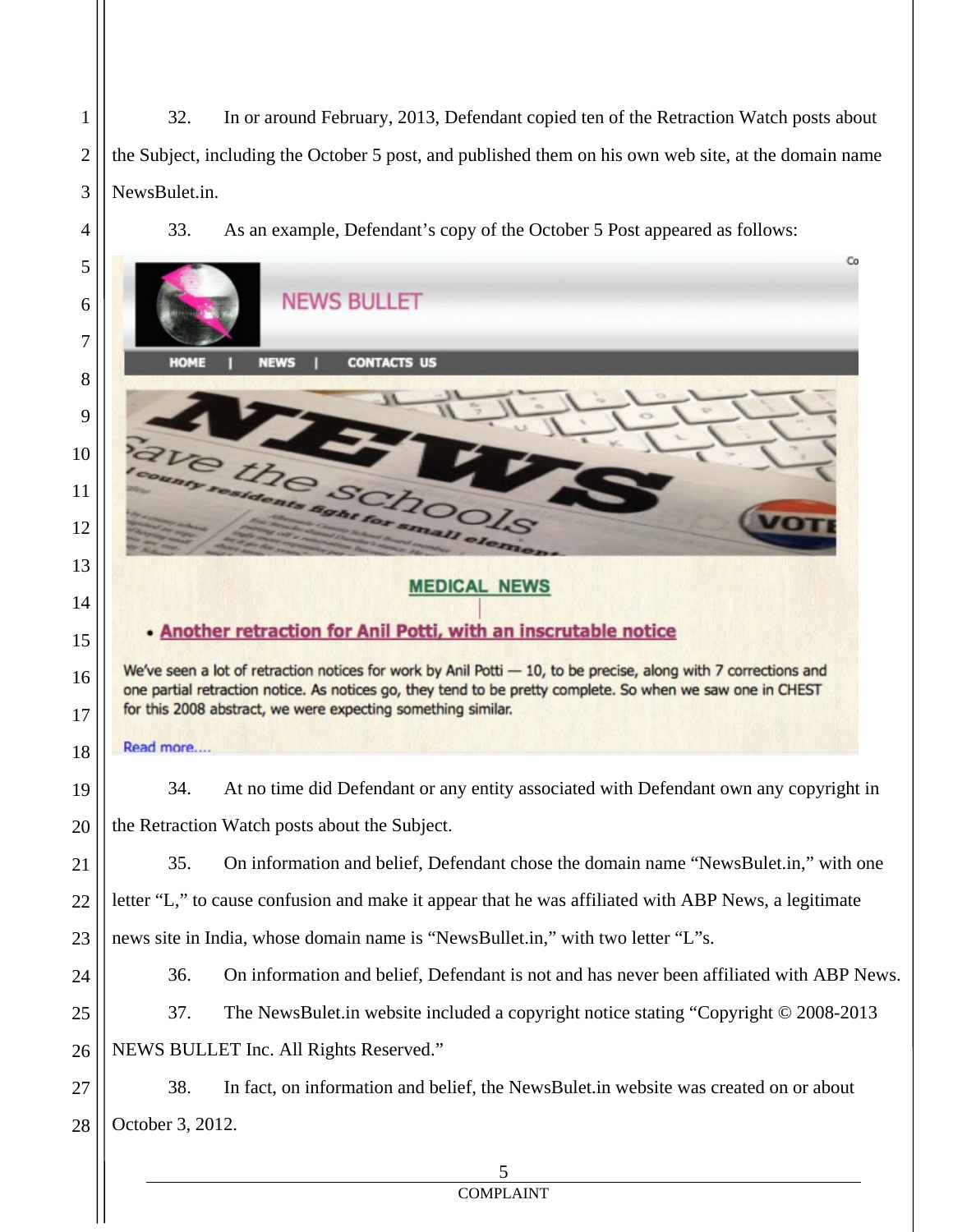| $\mathbf{1}$   | 39.<br>On information and belief, Defendant included a copyright notice with an incorrect, and                                        |
|----------------|---------------------------------------------------------------------------------------------------------------------------------------|
| $\overline{2}$ | earlier, year in order to mislead visitors into believing that the website had been in existence since 2008.                          |
| 3              | 40.<br>On February 4, 2013, Defendant sent a notice of claimed copyright infringement pursuant                                        |
| $\overline{4}$ | to 17 U.S.C. § 512(c) through the form provided on WordPress.com for such notices (the "Takedown"                                     |
| 5              | Notice"). The Takedown Notice read as follows:                                                                                        |
| 6              | Email Address: narendrachatwal@newsbulet.in                                                                                           |
| 7              | Location of copyrighted work (where your original material is located):<br>http://newsbulet.in/anil%20potti.html                      |
|                | http://newsbulet.in/north%20dakota.html                                                                                               |
| 8              | http://newsbulet.in/anil%20potti.html<br>http://newsbulet.in/Molecular%20Cancer.html                                                  |
| 9              | http://newsbulet.in/missouri%20medical.html                                                                                           |
|                | http://newsbulet.in/Coastal%20Cancer.html                                                                                             |
| 10             | http://newsbulet.in/retraction.html                                                                                                   |
|                | http://newsbulet.in/clinical%20oncology.html                                                                                          |
| 11             | http://newsbulet.in/JCO.html                                                                                                          |
| 12             | http://newsbulet.in/lawsuit.html<br><b>First Name: Narendra</b>                                                                       |
|                | <b>Last Name: Chatwal</b>                                                                                                             |
| 13             | <b>Company Name: News Bullet</b>                                                                                                      |
|                | Address Line 1: Plot No 15 & 16, Express Trade Tower                                                                                  |
| 14             | <b>Address Line 2: Archana Complex</b>                                                                                                |
|                | City: Noida                                                                                                                           |
| 15             | <b>State/Region/Province: Utter Pradesh</b>                                                                                           |
|                | Zip/Postal Code: 201302                                                                                                               |
| 16             | <b>Country: India</b>                                                                                                                 |
|                | <b>Telephone Number: 8953171759</b>                                                                                                   |
| 17             | Copyright holder you represent (if other than yourself):<br>Please describe the copyrighted work so that it may be easily identified: |
| 18             | Hello Wordpress Team,                                                                                                                 |
|                |                                                                                                                                       |
| 19             | Myself Narendra Chatwal Senior editor in NewsBulet.In, a famous news firm in India. All the                                           |
|                | news we publish are individually researched by our reporters from all over India and then we                                          |
| 20             | publish them on our site and our news channel. Recently we found that some one had copied our                                         |
|                | material from the category Medical Reviews and published them on their site. So we request you                                        |
| 21             | to help us in protecting our content and copy right.                                                                                  |
| 22             | Thanks & Regards,                                                                                                                     |
| 23             | Narendra Chatwal                                                                                                                      |
|                | NewsBulet.In                                                                                                                          |
| 24             |                                                                                                                                       |
|                | Location (URL) of the unauthorized material on a WordPress.com site (NOT simply the                                                   |
| 25             | primary URL of the site - example.wordpress.com; you must provide the full and exact                                                  |
|                | permalink of the post, page, or image where the content appears, one per line) :                                                      |
| 26             | 1. http://retractionwatch.wordpress.com/2012/10/05/another-retraction-for-anil-potti-with-an-                                         |
|                | inscrutable-notice/                                                                                                                   |
| 27             |                                                                                                                                       |
|                | http://retractionwatch.wordpress.com/2012/08/20/anil-potti-resurfaces-with-job-at-north-<br>2.                                        |
| 28             | dakota-cancer-center/                                                                                                                 |
|                |                                                                                                                                       |
|                | 6                                                                                                                                     |
|                | <b>COMPLAINT</b>                                                                                                                      |
|                |                                                                                                                                       |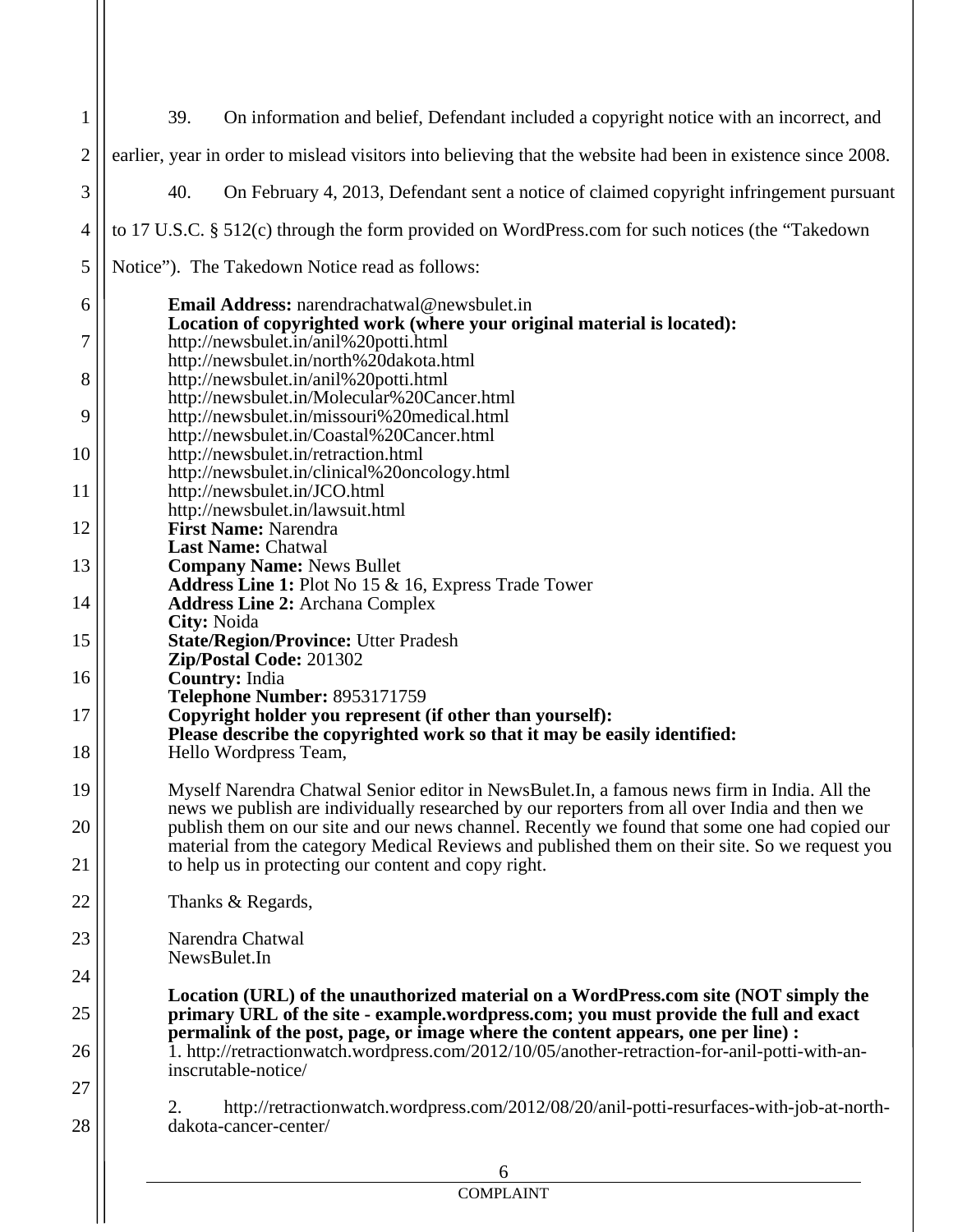| $\mathbf{1}$      | 3.<br>http://retractionwatch.wordpress.com/2012/06/04/lead-author-of-major-breast-cancer-<br>study-announced-at-asco-co-authored-two-corrected-papers-with-anil-potti/                                                                 |  |
|-------------------|----------------------------------------------------------------------------------------------------------------------------------------------------------------------------------------------------------------------------------------|--|
| $\mathbf{2}$<br>3 | http://retractionwatch.wordpress.com/2012/04/02/a-retraction-in-part-for-anil-potti-and-<br>4.<br>colleagues-in-molecular-cancer-therapeutics/                                                                                         |  |
| $\overline{4}$    | http://retractionwatch.wordpress.com/2012/03/10/missouri-medical-board-reprimands-<br>5.<br>anil-potti/                                                                                                                                |  |
| 5<br>6            | http://retractionwatch.wordpress.com/2012/02/22/developing-anil-pottis-future-at-coastal-<br>6.<br>cancer-center-seems-unclear/                                                                                                        |  |
| $\tau$            | http://retractionwatch.wordpress.com/2012/02/14/the-anil-potti-retraction-record-so-far/<br>7.                                                                                                                                         |  |
| 8                 | http://retractionwatch.wordpress.com/2012/02/10/two-mega-corrections-for-anil-potti-in-<br>8.<br>the-journal-of-clinical-oncology/                                                                                                     |  |
| 9<br>10           | http://retractionwatch.wordpress.com/2012/02/06/anil-potti-and-colleagues-retract-ninth-<br>9.<br>paper-this-one-in-jco/                                                                                                               |  |
| 11                | http://retractionwatch.wordpress.com/2011/12/29/seven-retractions-a-resignation-and-<br>10.<br>lawsuit-settlements-havent-stopped-anil-potti-from-publishing/                                                                          |  |
| 12<br>13          | If the infringement described above is represented by a third-party link to a downloadable<br>file (e.g. http://rapidshare.com/files/), please provide the URL of the file (one per line):                                             |  |
| 14                | I have a good faith belief that use of the copyrighted materials described above as allegedly                                                                                                                                          |  |
| 15                | infringing is not authorized by the copyright owner, its agent, or the law.: Yes                                                                                                                                                       |  |
| 16                | I swear, under penalty of perjury, that the information in the notification is accurate and<br>that I am the copyright owner or am authorized to act on behalf of the owner of an<br>exclusive right that is allegedly infringed.: Yes |  |
| 17<br>18          | Signed on this date of (today's date, MM/DD/YYYY): 02/02/2013<br>Signature (your digital signature is legally binding): Narendra Chatwal                                                                                               |  |
| 19                | 41.<br>The Takedown Notice contains a number of knowing material misrepresentations.                                                                                                                                                   |  |
| 20                | 42.<br>First, and most critically, Defendant was not "the copyright owner" or "authorized to act                                                                                                                                       |  |
| 21                | on behalf of the owner of an exclusive right that is allegedly infringed."                                                                                                                                                             |  |
| 22                | 43.<br>Second, the news articles at issue on NewsBulet.in were not "individually researched by                                                                                                                                         |  |
| 23                | [NewsBulet.in's] reporters from all over India," but instead copied from the Retraction Watch blog.                                                                                                                                    |  |
| 24                | 44.<br>Third, it was not the case that Defendant "found that some one had copied                                                                                                                                                       |  |
| 25                | [NewsBulet.in's] material from the category Medical Reviews and published them on their site."                                                                                                                                         |  |
| 26                | Instead, the material in question on NewsBulet.in was copied from the Retraction Watch blog.                                                                                                                                           |  |
| 27                | 45.<br>In reliance on Defendant's misrepresentations, pursuant to the procedure set forth in the                                                                                                                                       |  |
| 28                | DMCA, Automattic acted expeditiously to disable access to the Retraction Watch posts identified in the                                                                                                                                 |  |
|                   |                                                                                                                                                                                                                                        |  |
|                   | <b>COMPLAINT</b>                                                                                                                                                                                                                       |  |
|                   |                                                                                                                                                                                                                                        |  |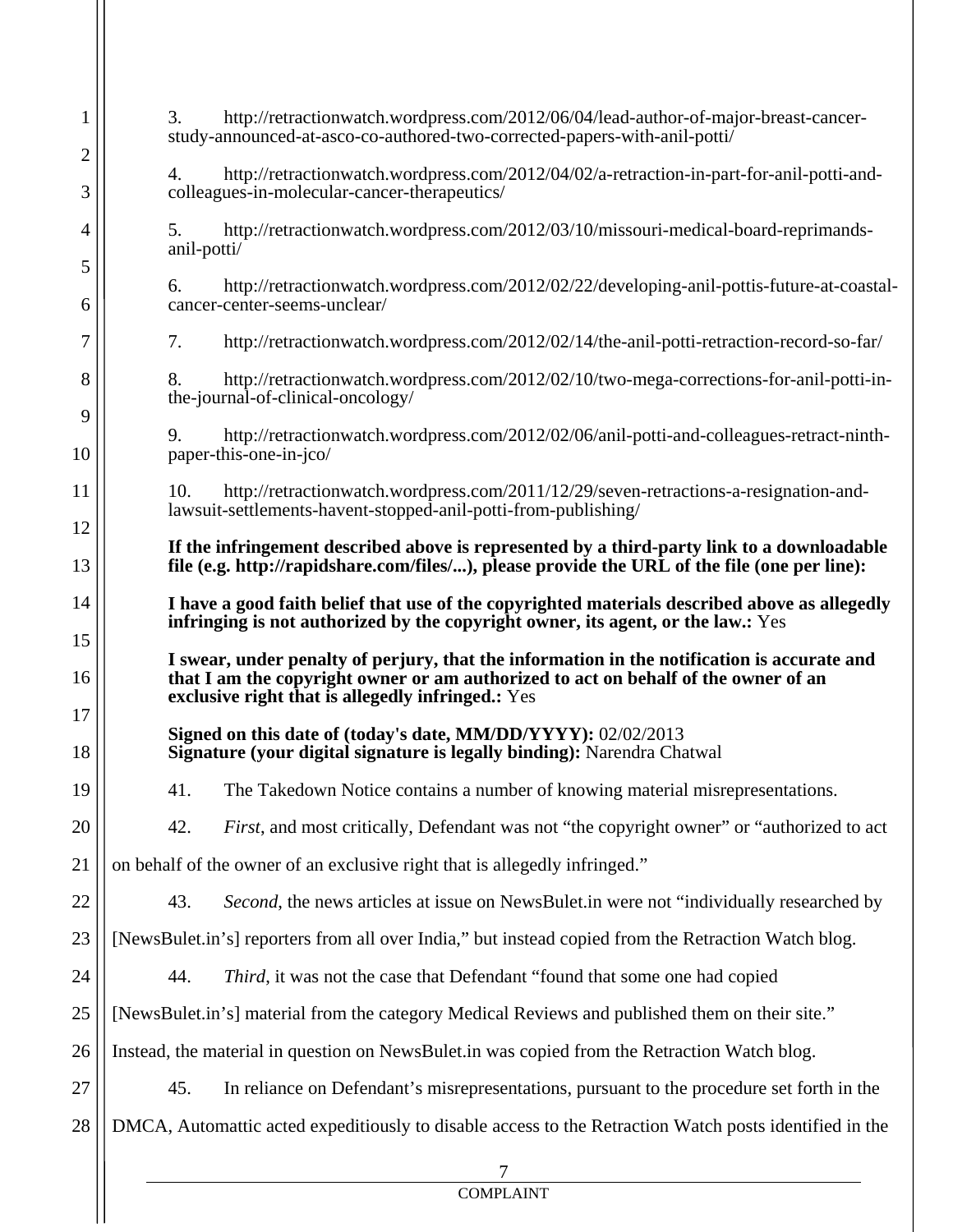1 2 notice. But for those misrepresentations, Automattic would not have disabled access to the Retraction Watch posts identified in the notice.

4 46. On or about February 6, 2013, Retraction Watch sent Automattic a counter-notification pursuant to 17 U.S.C. § 512(g)(3), and Automattic later restored access to the posts in question.

3

17

18

5 6 7 8 47. Automattic expended staff time and resources in reviewing the Takedown Notice, disabling access to the posts identified in the Takedown Notice, notifying Retraction Watch of the Takedown Notice, reviewing the counter-notification, notifying Defendant of the counter-notification, and restoring access to the posts identified in the Takedown Notice.

9 10 11 48. Automattic also expended staff time and resources in addressing issues that resulted from the Takedown Notice, such as handling requests for comment from the press and pursuing the present Action.

12 13 49. For its part, Retraction Watch expended staff time and resources in corresponding with Automattic about the Takedown Notice and addressing issues that resulted from the Takedown Notice.

14 15 16 50. Retraction Watch also suffered harm in that its reporting on a matter of legitimate and substantial public concern was silenced, albeit temporarily, as a result of the misrepresentations in the Takedown Notice.

# **FIRST CAUSE OF ACTION**

# **(Misrepresentation under 17 U.S.C. § 512(f))**

19 20 51. Plaintiffs incorporate herein by reference the allegations of the preceding paragraphs of this Complaint.

21 22 52. The Takedown Notice represented that the Retraction Watch Posts infringed copyrights owned by Defendant or other entities on whose behalf Defendant was authorized to act.

23 24 53. The Retraction Watch Posts do not infringe any copyright owned by Defendant or by any entity on whose behalf Defendant was authorized to act.

25 26 54. The Takedown Notice contained misrepresentations that material or activity was infringing.

27 28 55. On information and belief, Defendant knew at the time he sent the Takedown Notice that the representations in the Takedown Notice that material or activity was infringing were false.